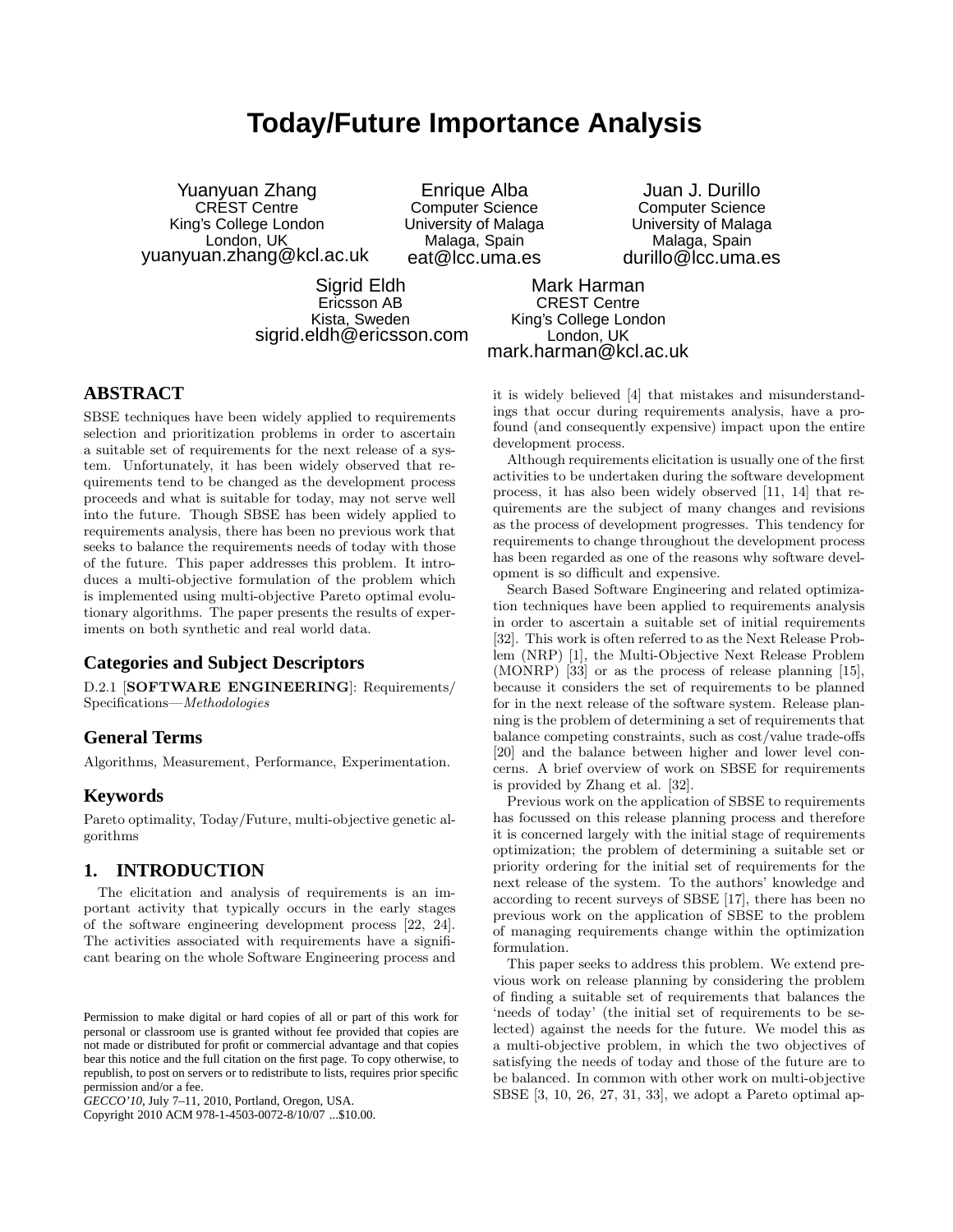proach, which treats the objectives of today and the future as incomparable objectives.

We report on experimentation with this model formulation to a set of requirements data from Ericsson. This data set has not previously been studied and was collected by Ericsson using its own requirements elicitation process.

The data set was obtained from 14 groups of Ericsson software test engineers, each drawn from different parts of the organization. The data elicited by Ericsson concerns each groups' requirements for a testing tool. The teams give the requirements data for today's testing requirements and those anticipated for the future. The optimization problem is to locate solutions that balance these two objectives and the third objective of reducing the overall cost of the solution chosen.

This paper makes two contributions to the problem of SBSE for requirements optimization. It introduces and formulates the problem of balancing requirements for today and the future and it reports on experiments with this formulation on various data sets including a real-world example from Ericsson. The widely used NSGA-II Pareto optimal multiobjective evolutionary algorithm was used to find Pareto fronts that balance three objectives: *cost*, *value for today* and *value for the future*.

The rest of the paper is organized as follows: Section 2 describes the motivation of this work. In Section 3 the research work is defined formally, while Section 4 describes the data sets used in the empirical studies including one real world data set and 27 combination levels of synthetic data sets. Section 5 defines the fitness function used. Section 6 presents the results of the experiments and discusses the findings. Section 7 describes the context of related work in which the current paper is located. Section 8 concludes.

#### **2. MOTIVATION**

The requirements are graded by the respondents as low, medium or high, as suggested in the template for requirement formulation given. However, this degree of importance - the *value* of the requirement might vary over time for a specific stakeholder. For example, one requirement might currently have a low value but it may become very important in future, or *vice versa*. In order to address these scenarios, we introduce *Today/Future Importance Analysis* (T/FIA). In T/FIA, the search technique is adapted to find robust solutions, both for today and for the future. The approach seeks to find a balance between what might be termed 'immediate requirement need' and 'future requirement stability'.

There are two types of requirements change: 1. predictable and 2. unpredictable. 1. Unpredictable requirements change is very hard to deal with; it would require one to 'expect the unexpected'. This paper considers the comparatively easier problem of release planning with respect to a set of 'known likely requirements changes'. 2. Predictable requirements change applies when it is known that the requirements for a system will change over time and the changes required can be predicted to some extent.

Though the requirements changes may be known to be likely at the start of the development or selection process, it will be advantageous to seek a balance between those requirements for meeting today's needs and those for the future. For instance, where a system is to be acquired from a known set of possible candidate choices or a configuration of a system is to be chosen that is to be standardized across

an entire organization, there will be a set of choices. These choices can be thought of as a set of requirements to be selected.

In selecting the requirements, there is a need to balance the immediate needs of the organization against those of the future. Since there may be many stakeholders with competing and conflicting ideas about the set of requirements to be chosen, simply balancing the needs of each stakeholder with regard to today's needs is, in itself, a non-trivial SBSE problem [1, 15, 19, 33]. However, the decision maker should also attempt to take account of likely known changes in requirements over time, in making the choice of system. This raises the issue of the independent (but also potentially competing) objective of selecting a set of requirements that is not only optimal for today, but also for the future.

#### **3. REPRESENTATION**

It is assumed that for an existing software system, there is a set of stakeholders,

$$
C = \{c_1, \ldots, c_m\}
$$

whose requirements are to be considered in the development of the next release of the software.

Each stakeholder may have a degree of importance for the company that can be reflected by a weight factor. The set of relative weights associated with each stakeholder *c<sup>j</sup>*  $(1 \leq j \leq m)$  is denoted by a weight set:

$$
Weight = \{w_1, \ldots, w_m\}
$$

 $w_1 = w_2 = \cdots = w_m$  if all the stakeholders are treated as equal, that is, the stakeholder weight factor can be ignored.

The set of possible software requirements is denoted by:

$$
\mathfrak{R} = \{r_1, \ldots, r_n\}
$$

The granularity of requirements can be decomposed hierarchically. At the top level (goals) are a statement of stakeholder needs; the lower levels (refined subgoals) include stakeholder requirements, system requirements, system component requirements and even subsystem component requirements. The lower the level, the more detail is required in order to express the requirement.

The resources needed to implement a particular requirement can be transformed into cost terms and considered to be the associated cost to fulfil the requirement. The resultant cost vector for the set of requirements  $r_i$  ( $1 \leq i \leq n$ ) is denoted by:

$$
Cost = \{cost_1, \ldots, cost_n\}
$$

Usually, different stakeholders have different needs and perspectives. It is assumed that not all requirements are equally important for a given stakeholder. The level of satisfaction for a given stakeholder depends on the requirements that are satisfied in the next release of the software, which provides a *value* to the stakeholders' organizations.

Each stakeholder  $c_j$  ( $1 \leq j \leq m$ ) assigns two types of *value* to each requirement  $r_i(1 \leq i \leq n)$  denoted by *value for today*:  $v_{today}(r_i, c_j)$  and *value for the future*:  $v_{future}(r_i, c_j)$ , where  $v(r_i, c_i) \in \{low, medium, high\}$  if stakeholder  $c_i$  desires implementation of the requirement  $r_i$  and  $v(r_i, c_j)$ *ignore* otherwise.

Accordingly, the *score* of a given requirement  $r_i$  can be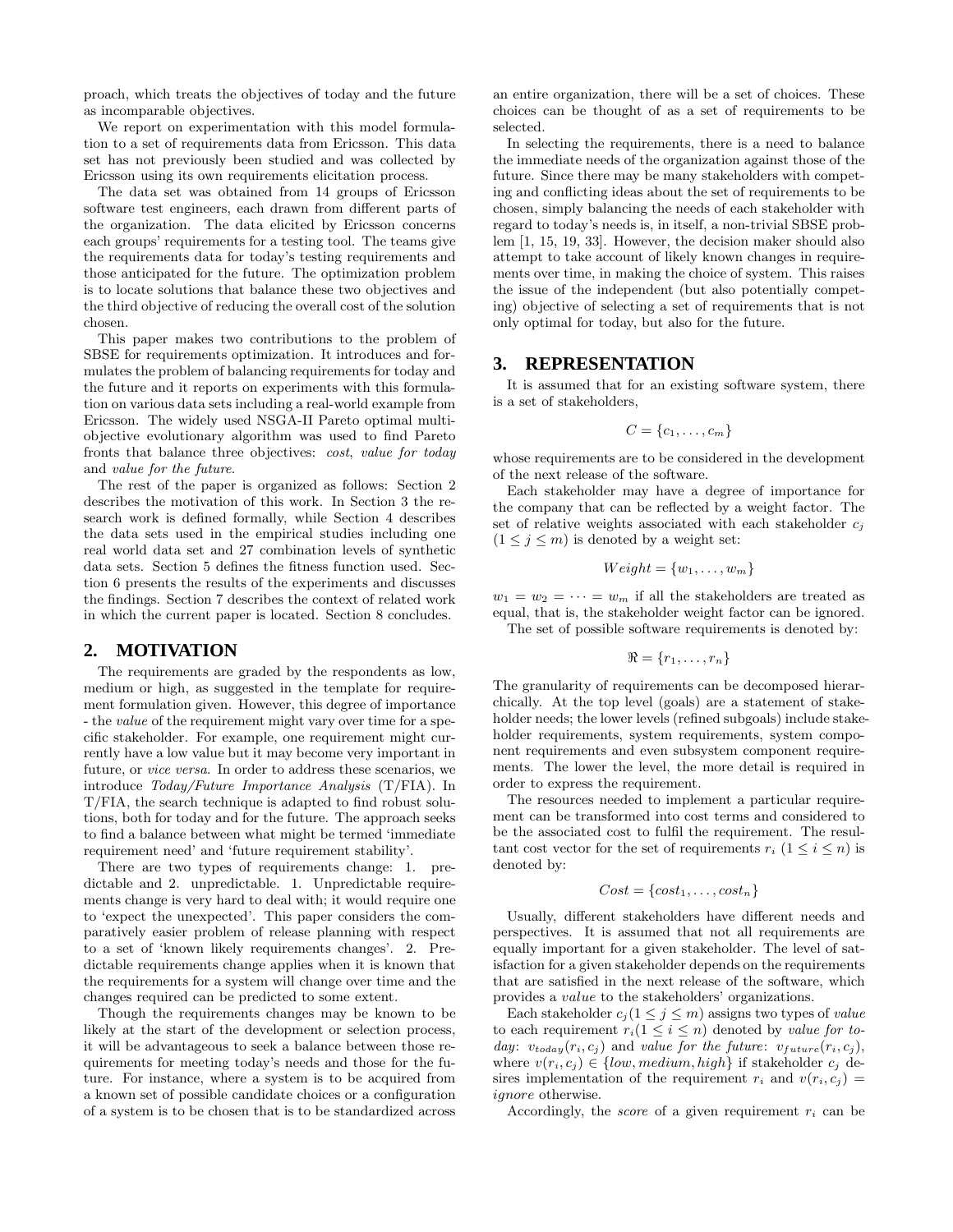represented as:

score for today : 
$$
score_{(i, today)} = \sum_{j=1}^{m} w_j \cdot v_{today}(r_i, c_j)
$$

score for the future: 
$$
score_{(i, future)} = \sum_{j=1}^{m} w_j \cdot v_{future}(r_i, c_j)
$$

where stakeholder *weight*  $w_1 = w_2 = \cdots = w_m$ , that is, all the stakeholders are treated as equals in this study. We would like to provide a comprehensive representation of searchbased requirements optimization, so the *weight* parameter is not excluded from the model. The '*score*' of a given requirement is represented as its overall '*value*' for the company.

The decision vector  $\vec{x} = \{x_1, \ldots, x_n\} \in \{0, 1\}$  determines the requirements that are to be satisfied in the next release. In this vector,  $x_i$  is 1 if requirement  $i$  is selected and 0 otherwise. This vector denotes the solution to the problem.

#### **4. DATA SETS**

A real world data set and 27 combination random data sets were used to evaluate our approach to T/FIA. The real world data set is taken from Ericsson. It includes questionnaire forms for test management tools, which were completed by 14 stakeholders (each stakeholder was a software testing sub-organization within Ericsson). The test management tool is proposed software to be used for generating, organising and executing the tests (manual or automatic), allowing for requirements tracking, defect tracking and test result reporting.

This questionnaire included 124 requirements for a possible test management tool which was to be selected. The requirements were divided into three major aspects: general, test management and technical requirements. The questionnaire design and collection of data was performed by Ericsson. The details are listed in the Table 1.

To complete the questionnaires, the 14 stakeholders measured how important each requirement is to them in two ways. One is to evaluate the degree of importance for today, the other is the importance for the future. This approach was adopted by Ericsson and not suggested by the author. However, we realized that the information could be useful as a source of analysis for requirements change, and this suggested the T/FIA approach, using a multi-objective approach introduced in this paper.

Each measurement was graded using four levels: *ignore*, *low*, *medium* or *high*. For instance, "The tool shall support project-specific test case parameters, such as test case priority, test environment" was assigned as *medium* for today and *high* for the future by one of the stakeholders, which is a requirement in the "Test Analysis and Design" section of the questionnaire.

In terms of random data sets, "27 combination levels of random data sets"were used. These are the basis of data sets we used in the empirical studies. The "27-random" data set levels were generated using a pseudo random approach, according to distributions of interest. The 'random' data sets therefore allow us to experiment with different data distributions and to compare results with real world data. The synthetic test problems were created by assigning random choices for value and cost. The range of costs were from 1 through to 9 inclusive (zero cost is not permitted). The

**Table 1: Requirements for Test Management Tools**

| 1.      | General Requirement                       |  |  |
|---------|-------------------------------------------|--|--|
| 1.1     | Application                               |  |  |
| $1.2\,$ | Usability                                 |  |  |
| $1.3\,$ | System Environment and Installation       |  |  |
| 1.4     | Service and Support                       |  |  |
| 1.5     | The Tool Supplier                         |  |  |
| 2.      | Test Management Requirement               |  |  |
| 2.1     | Test Planning and Management              |  |  |
| 2.2     | Test Analysis and Design                  |  |  |
| 2.3     | Test Artefacts Handling                   |  |  |
| 2.4     | TR or Defect Handling                     |  |  |
| 2.5     | Requirement Handling                      |  |  |
| 2.6     | Test Reporting (actual and trends graphs) |  |  |
| 2.7     | Configuration Management                  |  |  |
| 2.8     | Interfaces                                |  |  |
| 3.      | Technical Requirement                     |  |  |
| 3.1     | Capacity                                  |  |  |
| $3.2\,$ | Reliability, Stability and Scalability    |  |  |
| 3.3     | Security                                  |  |  |

range of values were from 0 to 5 inclusive (zero value is permitted, indicating that the stakeholder places no value on this requirement).

**Table 2: 27 Combination Levels of Random Data Sets**

|              | $R_{small}$           | $R_{medium}$        | $R_{large}$       |
|--------------|-----------------------|---------------------|-------------------|
|              | $C_s R_s D_{low}$     | $C_s R_m D_{low}$   | $C_s R_l D_{low}$ |
| $C_{small}$  | $C_s$ $R_s$ $D_m$     | $C_s R_m D_m$       | $C_s R_l D_m$     |
|              | $C_s$ $R_s$ $D_h$     | $C_s R_m D_h$       | $C_s R_l D_h$     |
|              | $C_m R_s D_{low}$     | $C_m R_m D_{low}$   | $C_m R_l D_{low}$ |
| $C_{medium}$ | $C_m R_s D_m$         | $C_m \; R_m \; D_m$ | $C_m R_l D_m$     |
|              | $C_m R_s D_h$         | $C_m R_m D_h$       | $C_m R_l D_h$     |
|              | $C_l$ $R_s$ $D_{low}$ | $C_l R_m D_{low}$   | $C_l R_l D_{low}$ |
| $C_{large}$  | $C_l R_s D_m$         | $C_l R_m D_m$       | $C_l R_l D_m$     |
|              | $C_l R_s D_h$         | $C_l R_m D_h$       | $C_l R_l D_h$     |

For each level, such as  $C_s$   $R_m$   $D_h$ , there are three factors involved: the number of requirements, the number of stakeholders and the density of the stakeholder-requirement matrix. This simulates the situation where a stakeholder ranks the choice of requirements (for value) and the cost is estimated to fall in a range, very low, low, medium, high, very high. The number of stakeholders and the number of requirements are divided into three situations, namely, small scale, medium scale and large scale; the density of the stakeholder-requirement matrix is defined as low level, medium and high level. Table 2 lists the combination of all cases schematically. As can be seen in Table 3, the data set divides the range of a variable into a finite number of non-overlapping intervals of unequal width.

Moreover, three distributions of the relationships between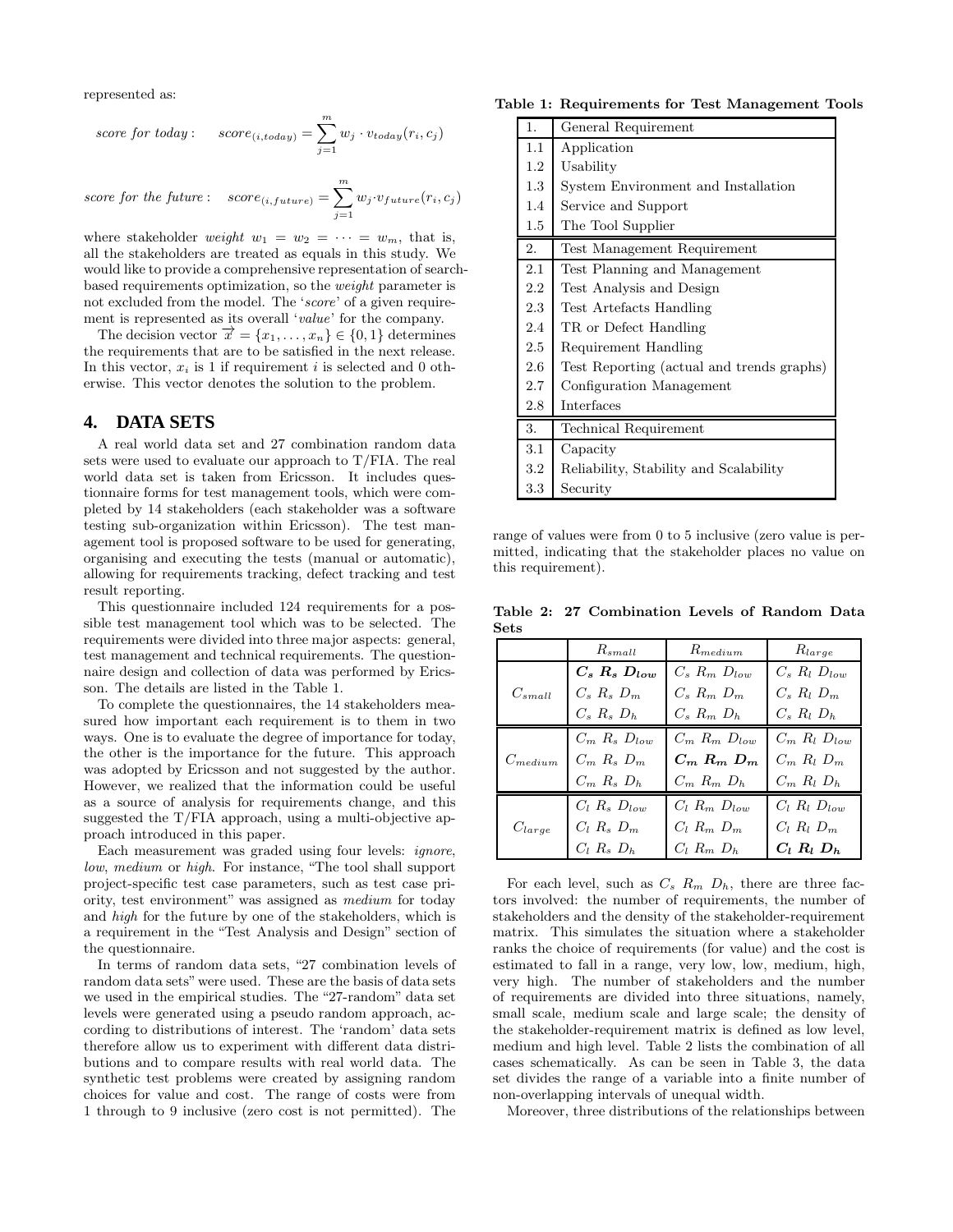**Table 3: Scale Range of '27-random' Data Set Levels**

|                     | Small         | Medium        | Large         |
|---------------------|---------------|---------------|---------------|
| No. of Stakeholders | $2 - 5$       | $6-20$        | 21-50         |
| No. of Requirements | $1 - 100$     | 101-250       | 251-600       |
|                     | Low           | Medium        | High          |
| Density of Matrix   | $0.01 - 0.33$ | $0.34 - 0.66$ | $0.67 - 1.00$ |

*Value for today* and *Value for the future* for each level were generated, that is (1) *Value* is generated in such a way that it tends to conflict with *today* and *the future*; (2) *Value* is generated in such a way that it tends to agree with *today* and *the future*; (3) *Value* is generated completely randomly.

Any randomly generated, isolated data set clearly cannot reflect real-life scenarios. However, we do not seek to use our pseudo random generation of synthetic data as a substitute for real world data. Rather, we seek to generate synthetic data in order to explore the behavior of our algorithms in certain well defined scenarios. The use of synthetic data allows us to do this within a laboratory controlled environment. Specifically, we are interested in exploring the way the search responds when the data exhibits a presence or absence of correlation in the data.

As well as helping us to better understand the performance and behavior of our approach in a controlled manner, this also allows us to shed light on the real world data, comparing results with the synthetic data. In the literature, Garousi [13] also changed different empirical variation criteria to generate synthetic test models in order to "test the repeatability and scalability aspects of the GA" in the stress testing.

#### **5. FITNESS FUNCTION**

The purpose of T/FIA is to provide robust solutions not only in the context of present conditions but also in response to those future changes that can be anticipated. Therefore, three objectives are taken into consideration in order to maximize stakeholders' satisfaction for today, for the future and to minimize the cost of implementation.

The following two fitness functions are considered for maximizing total value for today and future respectively:

Maximize 
$$
f_1(\vec{x}) = \sum_{i=1}^n score_{i, today} \cdot x_i
$$
  
\nMaximize  $f_2(\vec{x}) = \sum_{i=1}^n score_{i, future} \cdot x_i$ 

The problem is to select a subset of the stakeholders' requirements which results in the maximum value for the company.

The third fitness function is defined as follows to minimize total cost required for the satisfaction of stakeholder requirements.

Minimize 
$$
f_3(\vec{x}) = \sum_{i=1}^n cost_i \cdot x_i
$$

Since we cannot say whether it is better to be a good solution for today (at the expense of the future) or *vice versa*, it seems natural to treat the objectives as incomparable and to use



**Figure 1: Results from Ericsson Data Set: 124 Requirements, 14 Stakeholders**

a Pareto-optimal approach, as we have advocated elsewhere in this paper.

#### **6. RESULTS AND ANALYSIS**

All the experiments were performed using the MATLAB system (*R2007a*). The main programming language is Matlab script and all the data sets were formatted into *.mat* files. The system was installed on an Intel Core 2 Duo processor 2.26 GHz with 4Gb RAM.

The NSGA-II algorithm was chosen for this empirical study. It is a very widely studied 'standard' approach to multiobjective evolutionary optimization. The algorithm was run for a maximum of 1,350,000 fitness function evaluations for each data set. The initial population was set to 300. We used a simple binary GA encoding, with one bit to code for each decision variable (the inclusion or exclusion of a requirement). The length of a chromosome is thus equivalent to the number of requirements. Each experimental execution of each algorithm was terminated when the generation number reached 151 (i.e after 45,000 evaluations). We used tournament selection (the tournament size is 5), single-point crossover and bitwise mutation for binary-coded GAs. The crossover probability was set to  $P_c = 0.8$  and mutation probability to  $P_m = 1/n$  (where *n* is the string length for binarycoded GAs). All the figures plotted in the paper show the best results from the 30 independent runs of the algorithm.

The results of the Ericsson data set are plotted in Figure 1. The figure depicts a three-dimensional solution space. The three axes represent the three objectives as *Value for Today*, *Value for the Future* and *Cost*. Each bar denotes an optimal solution on the Pareto front. The location of each bar in the horizontal plane shows the fitness values of first two fitness functions for all the stakeholders. The height of each bar presents the overall cost for each optimal solution.

It can be seen that the overall *Value* for both today and future increase with no bias along the *Cost* axis in the graph. The algorithm produced a Pareto front with a good spread (i.e. high diversity). We provide another view of the results onto the X-Y plane, shown in Figure 2. The cost of solutions is represented as different grey scales. If one slices the graph according to different cost levels, corresponding solutions can be found on the Pareto front. The decision maker can choose the optimal one in different contexts from the alternative Pareto optimal solutions.

In addition, we can analyze the character of data set based on the results. The shape of Pareto front in Figure 1 looks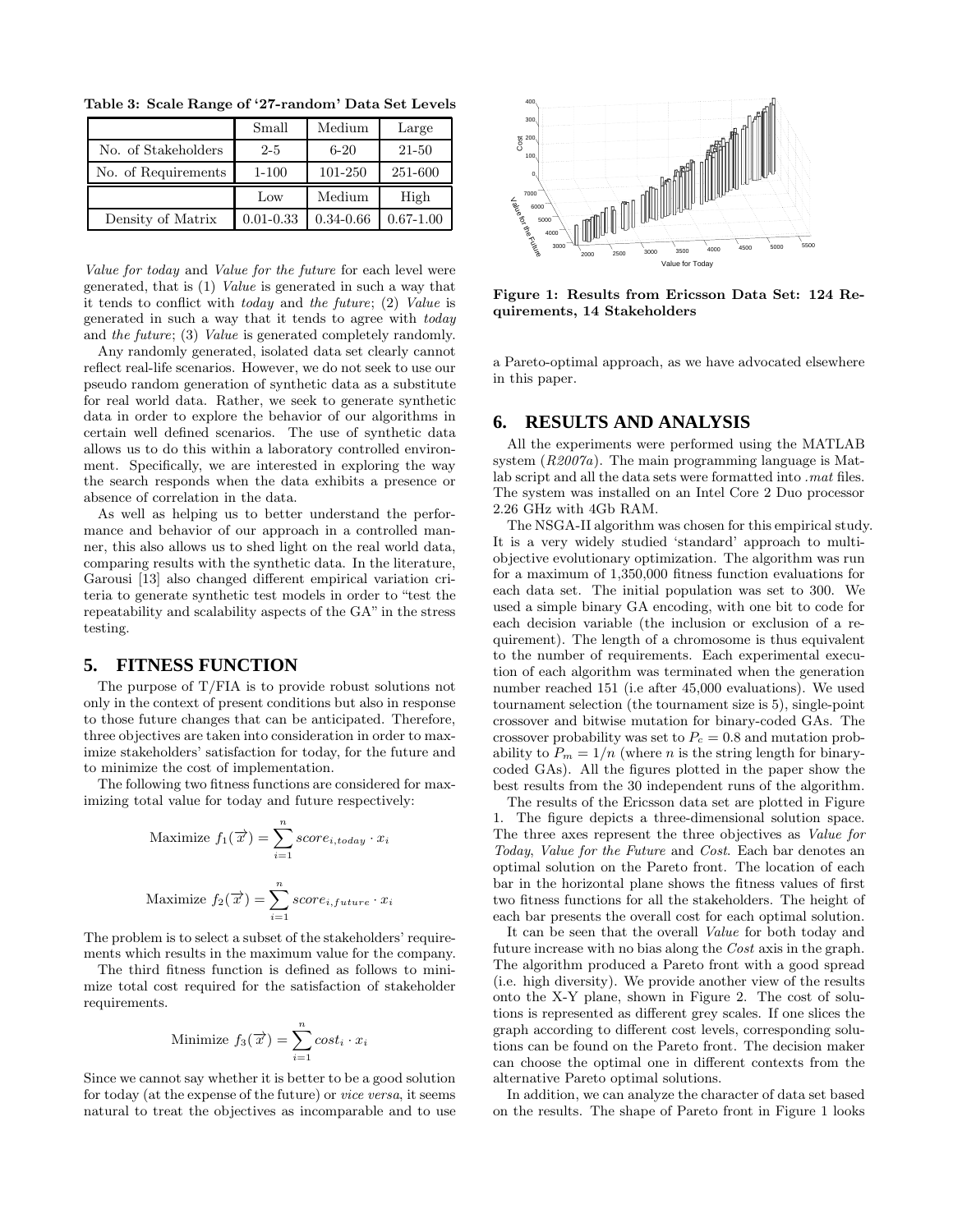

**Figure 2: Projection onto the X-Y Plane (Results from Ericsson Data Set)**

like a "thin hedge" which bisects the solution space. The same observation can be seen from the projected view on the X-Y plane in Figure 2. The solutions occupy a narrow section of the solution space.

Therefore, from the graph we predict that the requirements' values for today and for the future graded by the stakeholders have a strong correlation. This provides some degree of security that the risk is low compared to a solution in which *value for today* differs greatly from *value for the future*. The Spearman's Rank Correlation [21] statistical analysis test was carried out on the Ericsson data set to assess whether the two *measurement variables* are indeed correlated. The Spearman's Rank Correlation Coefficient,  $r_s$ , can take value between −1 and +1.  $r_s = -1$  means two variables have a perfect negative correlation (as one increases, the other decreases); Accordingly,  $r_s = +1$  means two variables have a perfect positive correlation (as one increases, so does the other);  $r_s = 0$  means two variables are entirely independent; there is no correlation between them.

In our test  $r_s = 0.5697$  which is larger than critical value of *r<sup>s</sup>* at the 95% significance level. This indicates a positive correlation between the *value for today* and *value for the future*. Thus our informed observation from the optimization is also borne out by the statistical analysis. This is a straightforward illustration that the search-based approach not only generates solutions themselves but can also provide the decision maker with useful insights into the data set.

For the results of "27 random data sets", space does not permit us to show all results, nine typical results are illustrated in Figure 3. The results from other data sets were very similar to those shown in the figure. Figure 3 depicts the results from three different scales, small size  $C_s$   $R_s$   $D_{low}$ , medium size  $C_m$   $R_m$   $D_m$  and large size  $C_l$   $R_l$   $D_h$ , in terms of the number of requirements and stakeholders as shown in Table 2 in bold font. Three data sets were included in each scale according to three distributions between *Value for Today* and *Value for the future*.

We also projected the results onto the X-Y plane and the cost of solutions is represented as the different grey scales. In terms of the results of three distributions for *Value*, from each column in the graph, we can see that the "random" distribution made the Pareto fronts widely scattered on the solution space as shown in Figure 3 (a), (d) and (g). The results from the "tending to agreement" distribution, illustrated in Figure 3 (b), (e) and (h), are relatively straight laid, diagonally across the space. From Figure 3 (c), (f) and (i) we can see that the shapes of the Pareto fronts from the "tending to conflict" distribution are in-between the former two.

When compared to the results of three different problem scales, the algorithm produced the Pareto fronts with a good spread for all the scales. The overall *Value* for both today and the future also increase with no bias along the *Cost* axis. Moreover, we can observe that the degree to which the results scatter on the solution space depends on the problem scale. The larger the scale, the wider the range of the solutions scattered.

Another observation of results is the different execution time on three scales. In the paper we measured all the execution time in the 27 data set levels listed in Table 4. As mentioned before, there are three data sets generated in each level according to three distributions for *Value*. The entry listed in the table is the average execution time for three data sets. The unit of time measured is second.

**Table 4: CPU Time of 27 Combination Levels of Random Data Sets**

|              | $R_{small}$ | $R_{medium}$ | $R_{large}$ |
|--------------|-------------|--------------|-------------|
|              | 76.58       | 275.14       | 785.56      |
| $C_{small}$  | 66.84       | 190.74       | 675.26      |
|              | 72.69       | 220.72       | 784.27      |
|              | 78.52       | 274.23       | 661.10      |
| $C_{medium}$ | 72.09       | 226.39       | 667.52      |
|              | 78.38       | 234.45       | 780.86      |
|              | 69.50       | 311.61       | 742.31      |
| $C_{large}$  | 85.56       | 253.76       | 601.99      |
|              | 75.93       | 213.11       | 510.43      |

#### **7. RELATED WORK**

There has been a recent interest in applying SBSE to requirements problems. A brief overview of recent trends in requirements analysis optimization is provided by Zhang et al. [32].

Karlsson et al. [19] were among the first authors to apply optimization techniques to requirements analysis problems. They used the AHP algorithm to optimize requirements orderings, treating the problem as one of prioritizing requirements. This seminal work led to the development of the Focal Point requirements analysis tool, now developed and brought to market by TeleLogic, a subsidiary of IBM.

The problem of requirements optimization can be viewed either as a selection problem or a prioritization problem or both. Bagnall *et al.* [1] formulated requirements analysis as a selection problem, for which they coined the term the 'Next Release Problem (NRP)'. The authors did not give any *value* property to each requirement. They only used an associated *cost*. The task of the work was to find a subset of stakeholders, whose requirements are to be satisfied. The objective was to maximise the cumulative measure of the stakeholder's importance to the company under resource constraints.

Feather and Menzies [10] applied Simulated Annealing to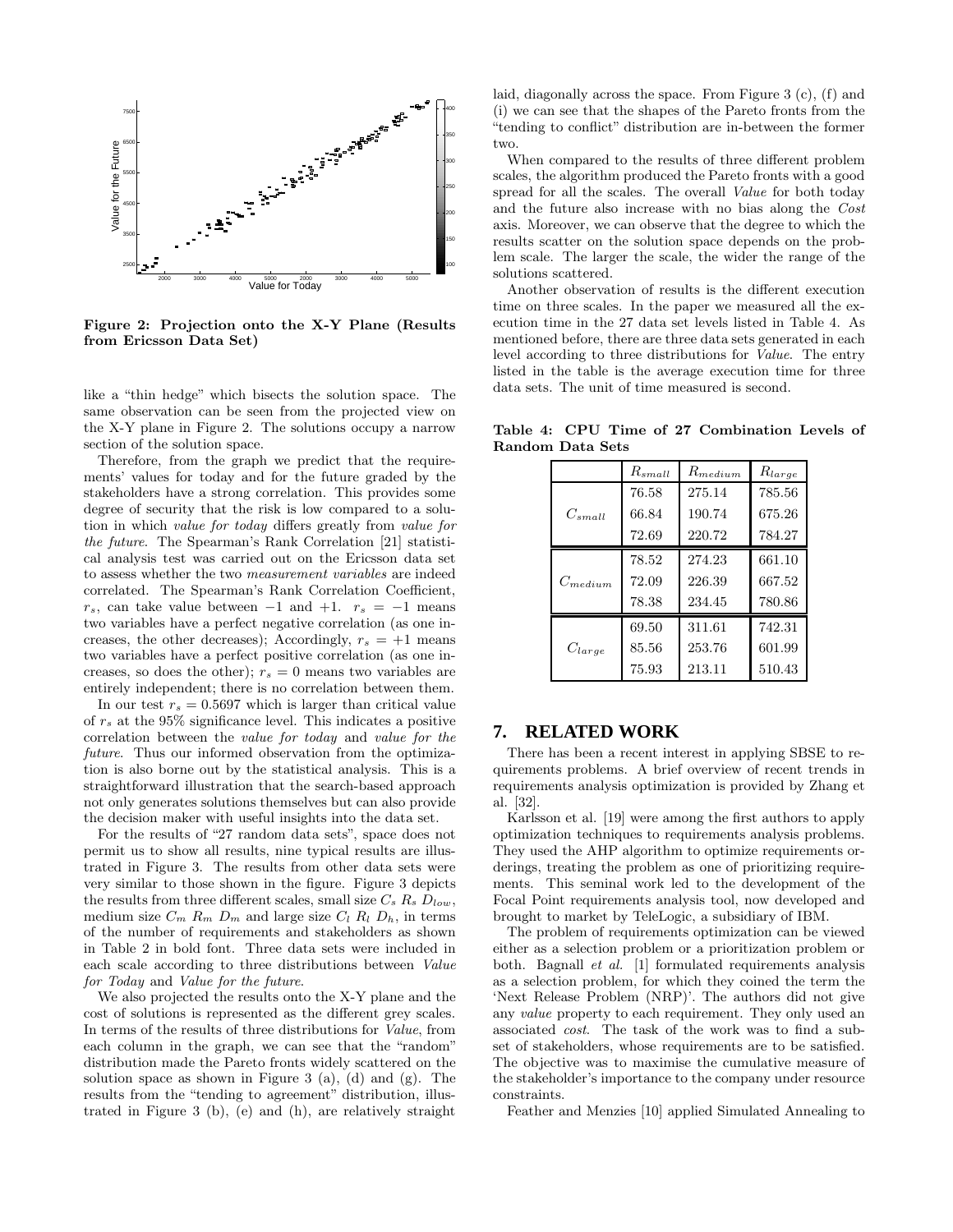

150 200 250 300 350  $\frac{8}{6}$  $\frac{1}{20}$ 500  $\overline{8}$ 

150

200

250

# **Figure 3: Results of three scales in 27 combination levels of random data sets**

 $\ddot{\varepsilon}$  $\frac{8}{2}$ 600  $\approx$ 800 900

Value for the Future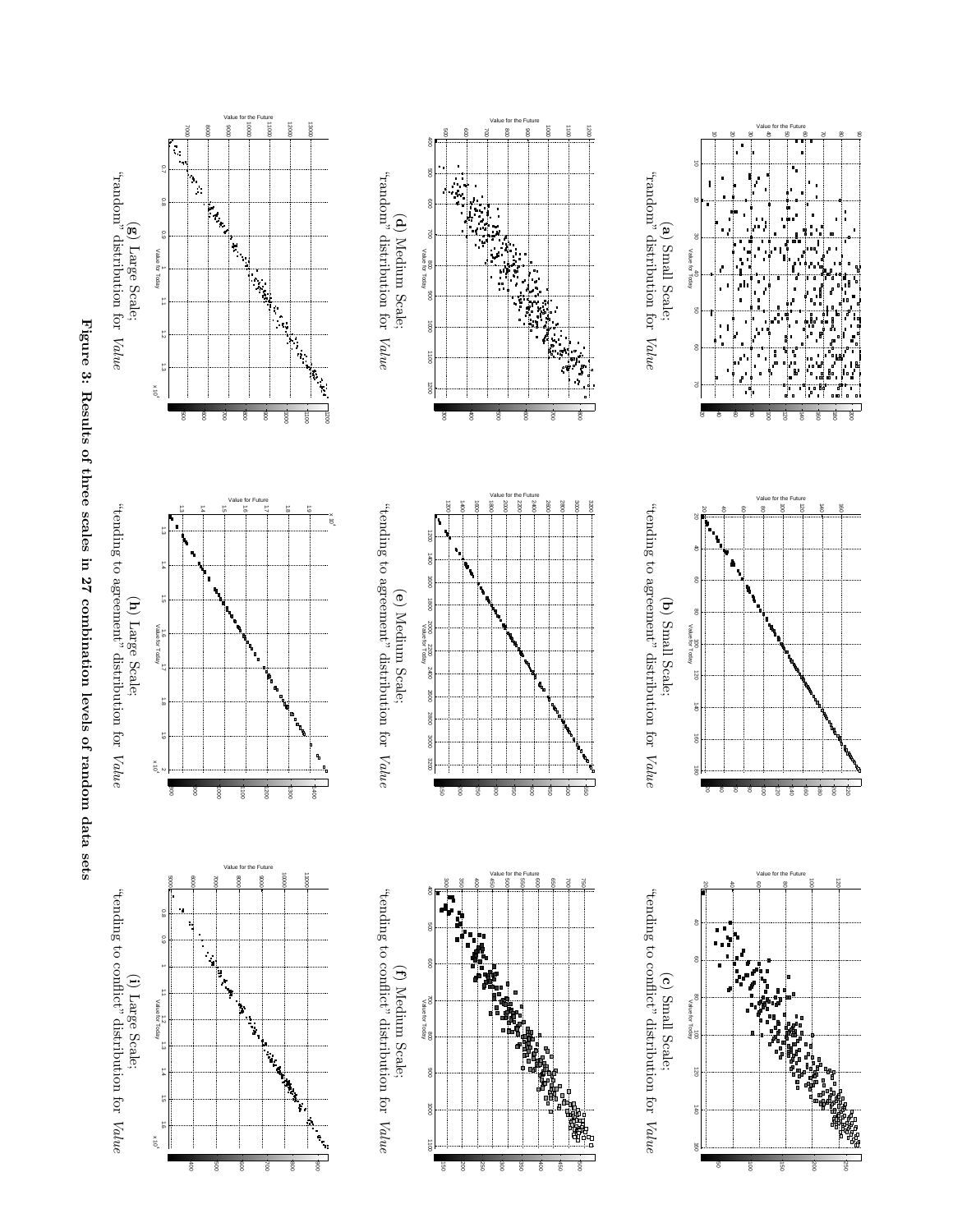Requirements Analysis problems, introducing an iterative formulation of Requirements Analysis in terms of both selection and optimization. Greer and Ruhe [15] also considered the Requirements Analysis problem as one of selection, introducing the concept of release planning. Ruhe and Saliu [25] presented an Integer Linear Programming (ILP) based method which combined computational intelligence and human negotiation to resolve their conflicting objectives.

Van den Akker et al. [23, 28, 29, 30] further extended the technique and developed an optimization tool based on integer linear programming, integrating the requirements selection and scheduling for the release planning to find the optimal set of requirements with the maximum revenue against budgetary constraints. Harman et al. [17] explored the relationship between SBSE problems in requirements and regression testing in a recent comprehensive survey of work on SBSE.

The problem of optimizing requirements has remained a popular topic areas within SBSE research activity. Baker et al. [2] used Greedy algorithms to address the NRP problem via ranking and selection of candidate software components. Zhang et al. [33] generalized the NRP to the Multi-Objective NRP (MONRP), in order to optimize value and cost. They present the results of an empirical study into the suitability of multi-objective search techniques.

Saliu and Ruhe [26] showed how implementation objectives and requirements objectives could be simultaneously optimized using a multi-objective optimization approach. Finkelstein et al. [12] also used a multi-objective optimization approach to explored requirements assignment fairness, showing how different kinds of 'fairness' can be handled as multiple objectives. Feather et al. [8, 9] explored a set of Pareto visualization techniques that present requirements optimization using Simulated Annealing. Jalali et al. [18] also considered the requirements optimization problem. They optimized a set of requirements for the NASA's Jet Propulsion Laboratory.

In addition, Cortellessa et al. [5, 6, 7] described an optimization framework to provide decision support for COTS and in-house components selection. The Integer Linear Programming (LINGO model solver) based optimization models (CODER, DEER) were proposed to automatically satisfy the requirements while minimising the cost. Harman et al. (GECCO 09) considered the effects of sensitivity of requirements optimization to estimate uncertainty [16].

Like our work in the present paper, authors of previous work have also used Pareto optimal formulations of requirements optimization problems [10, 26, 33]. However, no previous work has addressed the problem of balancing the needs of today's requirements against those that are likely to emerge as requirements change over time in the future. It is from this aspect of the requirements analysis problem that the present paper obtains its primary novelty when compared to the previous work on requirements optimization.

#### **8. CONCLUSIONS**

This paper addresses the problem of balancing the requirements of today with those of the future, referred to as the *Today/Future Importance Analysis* (T/FIA). We extend previous work on release planning by considering the problem of finding a suitable set of requirements that balances the 'needs for today' against the 'needs for the future'. A multi-objective formulation of the problem is implemented using multi-objective Pareto optimal evolutionary algorithms. Therefore, the decision maker may have the ability to take account of likely known changes in requirements over time and to make the optimal choices of system.

We report on experimentation with this formulation to a real world data set from Ericsson as well as 27 combination levels of random data sets. The NSGA-II algorithm has good performance, which produces the Pareto front with good spread. According to different cost levels, a number of corresponding solutions can be found on the Pareto front. The software engineer can choose alternative ones in different contexts. Moreover, the T/FIA not only provide optimal solutions themselves, but also yield interesting insight of the data sets. The shape of Pareto fronts reflect the correlation between *value for today* and *value for the future*, which is also supported by the statistical analysis carried out.

# **9. REFERENCES**

- [1] A. J. Bagnall, V. J. Rayward-Smith, and I. M. Whittley. The Next Release Problem. *Information and Software Technology*, 43(14):883–890, December 2001.
- [2] P. Baker, M. Harman, K. Steinhöfel, and A. Skaliotis. Search Based Approaches to Component Selection and Prioritization for the Next Release Problem. In *Proceedings of the 22nd IEEE International Conference on Software Maintenance (ICSM '06)*, pages 176–185, Philadelphia, Pennsylvania, 24-27 September 2006. IEEE Computer Society.
- [3] M. Bowman, L. C. Briand, and Y. Labiche. Solving the Class Responsibility Assignment Problem in Object-Oriented Analysis with Multi-Objective Genetic Algorithms. Technical Report SCE-07-02, Carleton University, August 2008.
- [4] B. H. C. Cheng and J. M. Atlee. Research Directions in Requirements Engineering. In *Proceedings of the 29th International Conference on Software Engineering and Future of Software Engineering (ICSE/FOSE '07)*, pages 285–303, Minneapolis, MN, 19-27 May 2007.
- [5] V. Cortellessa, I. Crnkovic, F. Marinelli, and P. Potena. Experimenting the Automated Selection of COTS Components Based on Cost and System Requirements. *Journal of Universal Computer Science*, 14(8):1228–1255, 2008.
- [6] V. Cortellessa, F. Marinelli, and P. Potena. Automated Selection of Software Components Based on Cost/Reliability Tradeoff. In *Proceedings of the 3rd European Workshop on Software Architecture (EWSA '06)*, volume 4344 of *LNCS*, pages 66–81, Nantes, France, 4-5 September 2006. Springer.
- [7] V. Cortellessa, F. Marinelli, and P. Potena. An Optimization Framework for "Build-or-Buy" Decisions in Software Architecture. *Computers & Operations Research*, 35(10):3090–3106, October 2008.
- [8] M. S. Feather, S. L. Cornford, J. D. Kiper, and T. Menzies. Experiences using Visualization Techniques to Present Requirements, Risks to Them, and Options for Risk Mitigation. In *Proceedings of the International Workshop on Requirements Engineering Visualization (REV '06)*, pages 10–10, Minnesota, USA, 11 September 2006. IEEE.
- [9] M. S. Feather, J. D. Kiper, and S. Kalafat. Combining